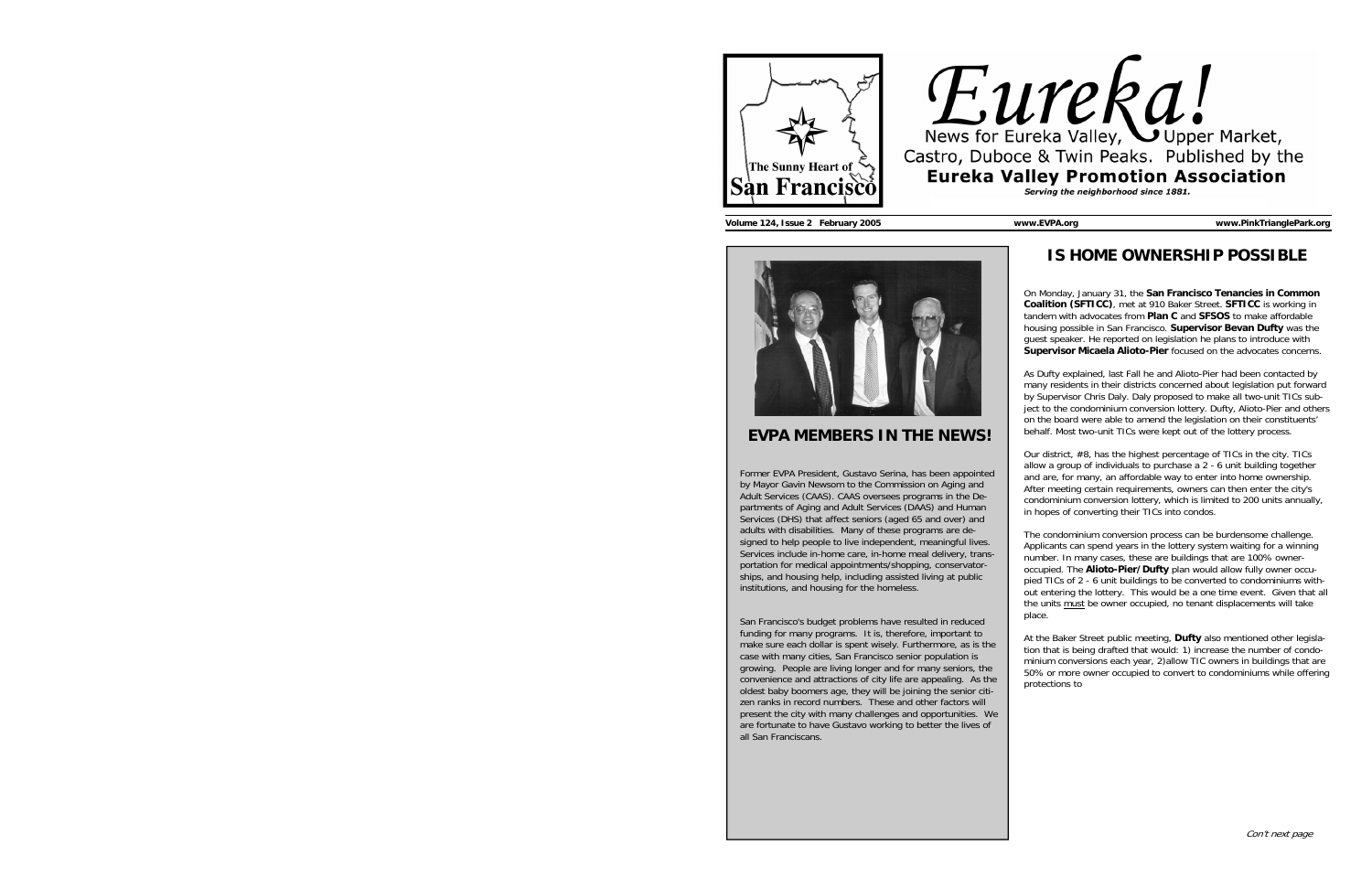## **EVRC PROJECT STATUS**

EVRC closed in late 2003. General contractor, Kin Wo Construction, officially began work on February 9, 2004. Construction is currently 61% complete. The site preparation work and building shell (the exterior walls) are near completion, with finish work on the interior and playground to follow.

The project is currently 13% behind schedule and on February 3, 2005, staff in the Capital Improvement Division recommended that the Recreation and Park Committee increase the budget and time of the EVRC project. Staff will present the following information to the full Recreation & Park Commission on the February 17, 2005.



During the demolition work, unforeseen hazardous materials were found, tested, and removed resulting in unanticipated costs and time extension to the project. The proposed design called for the existing hydronic (piping) systems to be reused. Once exposed, both inspections and pressure tests in the field proved that the existing systems were not to current standards, and did not hold pressure to the new Teen Building and other renovated areas. A new system was approved, incurring additional costs to the project. In addition, during heavy rains in October 2004, the Auditorium roof showed signs of a leak. Staff recommended that the contractor replace the auditorium roof prior to the installation of the new mezzanine windows to insure a proper installation of the entire roof/window ensemble. The roof replacement was unanticipated and not part of the original contract.

The revised opening date is expected to be October 2005. You may contact Denise Loo, Project Director, Recreation & Park Department Capital Division by email at Denise.Loo@sfgov.org, or Sheri Costa, Public Information Officer, Department of Public Works at 415.437.7009.

### **TIC Con't**

tenants. Currently, 200 units per year can be converted. This is not meeting demand.

**2005 EVPA OFFICERS AND BOARD MEMBERS At-Large Board Members:** Mike Babbitt, Lion Barnett, Joe

**Dufty**, impressed by the large audience in attendance, commended the audience of nearly 100 for working together. He mentioned that he had also attended at meeting at the LGBT Community Center where a group of HIV+ San Franciscans expressed the similar concerns regarding home ownership as **SFTICC**, **Plan C**, and **SFSOS** --- - San Franciscans who want homeownership in the city of San Francisco not the "greater Bay Area."

For more information, please contact Supervisor Dufty's office (415) 554-6968, Supervisor Alioto-Pier (415-554-7752) or visit the websites below.

**www.sfticcoalition.com www.sfsos.org** 

**www.plancsf.org**

# **A Home for the GLBT Historical Society in Eureka Valley**

The GLBT Historical Society is involved in ongoing discussions with the San Francisco Public Library and San Francisco Supervisor Bevan Dufty regarding a proposal to expand the Eureka Valley/Harvey Milk Memorial branch library in the neighborhood to provide a permanent home for the Historical Society's galleries and archives.

The branch is currently slated for seismic and disability-access upgrades. If the co-location project goes forward, the library would build an expanded branch. The Historical Society would receive separate space in the new building and would remain independent. The new building also would provide the library itself with space for expanded neighborhood programs and services.

The mission of the GLBT Historical Society is to collect, preserve, exhibit, and otherwise make available to the public historical, cultural, and artistic materials related to gay, lesbian, bisex-

# **EVPA P.O. Box 14137 San Francisco, CA 94114-0137 Address Service Requested www.EVPA.org www.PinkTrianglePark.org**

**President:** Adam Hagen **Secretary:** Frank Weiss **Treasurer:** David Weiss

Foster, Gustavo Serina



| <b>Handy Resources for Home</b><br>Report Litter 28-CLEAN<br>Report Graffiti 241-WASH<br>Police Non-Emergency 553-0123<br>Police/Mission Station 558-5400<br>Help A Homeless Person 431-7400<br>(Mobile Assistance Patrol dispatched)<br>Street Cleaning 695-2017 or 695-2020<br>S.F. Supervisor Bevan Dufty's Office<br>Bevan Dufty 554-6968<br>bevan.dufty@sfgov.org | Join EVPA by Sending Us This<br><b>Completed Membership Application</b>                                                                                                                                                        |                                                                                                                                            |                      |
|------------------------------------------------------------------------------------------------------------------------------------------------------------------------------------------------------------------------------------------------------------------------------------------------------------------------------------------------------------------------|--------------------------------------------------------------------------------------------------------------------------------------------------------------------------------------------------------------------------------|--------------------------------------------------------------------------------------------------------------------------------------------|----------------------|
|                                                                                                                                                                                                                                                                                                                                                                        | Name:<br>First                                                                                                                                                                                                                 | Last                                                                                                                                       |                      |
|                                                                                                                                                                                                                                                                                                                                                                        | Name:<br><b>First</b><br>Organization:                                                                                                                                                                                         | Last                                                                                                                                       |                      |
|                                                                                                                                                                                                                                                                                                                                                                        | City: San Francisco, CA                                                                                                                                                                                                        | Zip Code                                                                                                                                   | Apt. $\_\_\_\_\_\_\$ |
|                                                                                                                                                                                                                                                                                                                                                                        | Address: and the state of the state of the state of the state of the state of the state of the state of the state of the state of the state of the state of the state of the state of the state of the state of the state of t | Evening Phone: ( )                                                                                                                         | Email<br>(EVPA does  |
|                                                                                                                                                                                                                                                                                                                                                                        | not share your contact information with other groups)<br>My concerns for the neighborhood include                                                                                                                              |                                                                                                                                            |                      |
| 2005 EVPA OFFICERS AND BOARD MEMBERS<br>President: Adam Hagen                                                                                                                                                                                                                                                                                                          | am interested in working on the following issues:                                                                                                                                                                              | City Planning/Zoning Transportation, Utilities & Neighborhood Commerce Public<br>Health/Safety Education/Recreation Membership & Promotion |                      |

Finance \_\_\_\_Internal Affairs \_\_\_Pink Triangle Park

## \_\_\_**Renewing membership.** \_\_\_ **New membership.**

I wish to receive my copy of the Eureka! Via the internet rather than by US Mail

#### **Annual Membership dues are \$15 per calendar year for individuals or \$24 for**

**households, businesses or nonprofits in Castro, Upper Market, and Duboce Triangle (Eureka Valley).** EVPA is a non-profit California corporation.Please return this form with your

check payable to EVPA to:

### **EVPA, PO Box 14137, San Francisco, CA 94114-0137.**